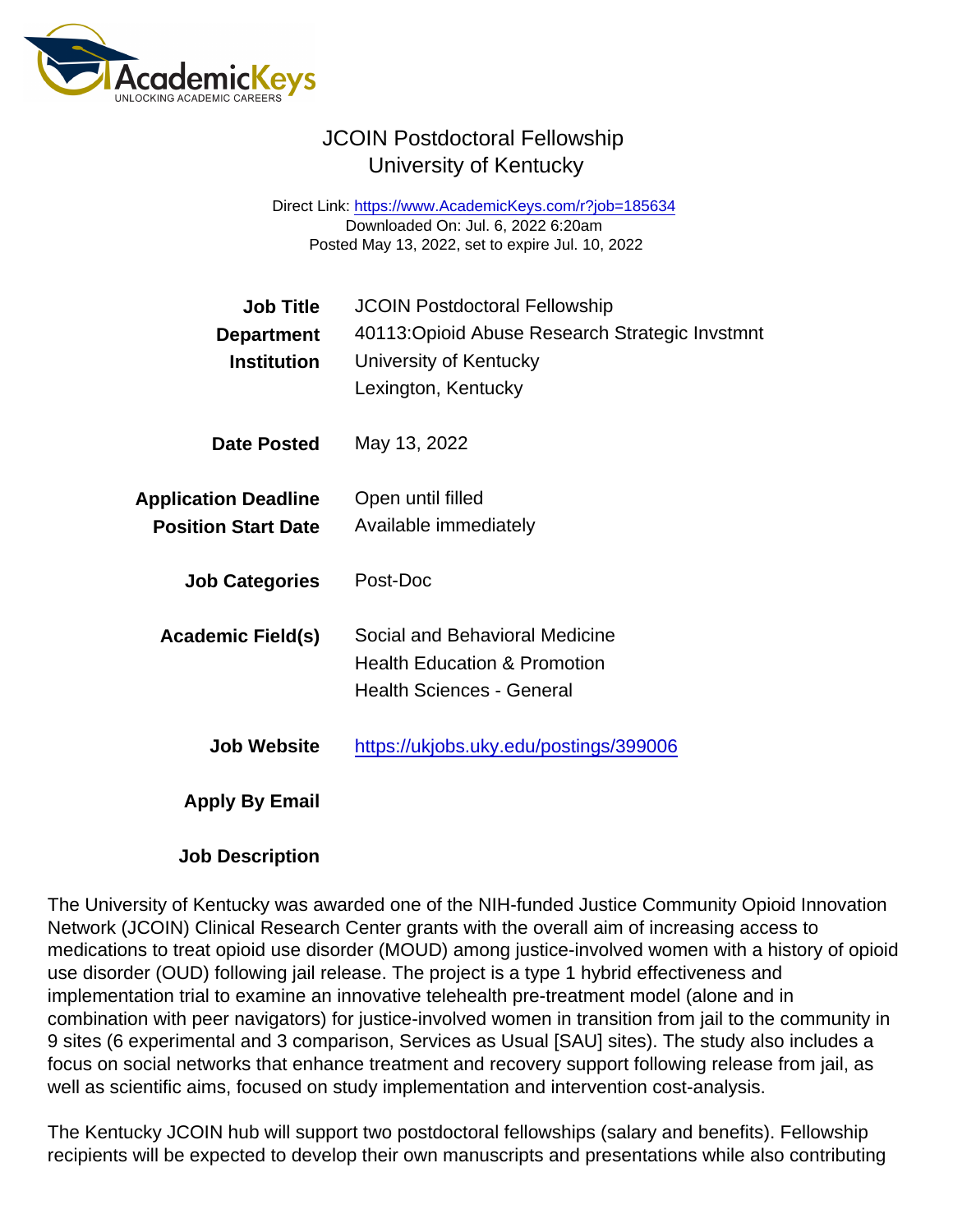## JCOIN Postdoctoral Fellowship University of Kentucky

Direct Link: <https://www.AcademicKeys.com/r?job=185634> Downloaded On: Jul. 6, 2022 6:20am Posted May 13, 2022, set to expire Jul. 10, 2022

to the larger research program focused on justice-involved women under the mentorship of one or more JCOIN faculty. Fellows will also be expected to actively participate in departmental and professional research-related activities. Preference will be given to applicants with a research focus on women, substance use disorders, social networks, and/or implementation science. In addition, a series of research career development activities and training, including grant writing, will be available which are designated to enhance the fellow's competitiveness for a future faculty position.

Applicants must be eligible to compete for federally-funded postdoctoral grants. This includes the eligibility requirement that, by the time of award, the individual must be a citizen or a non-citizen national of the United States or have been lawfully admitted for permanent residence. They also must have completed the doctoral degree within the past two years, or longer with justification, or will complete the doctoral degree before the date of appointment.

Selection criteria include:

- Evidence of scholarship with competitive potential for a tenure-track faculty appointment at a research university

- Fit between the research interests of the candidate and the chosen JCOIN mentor(s)
- Strong support from mentor(s) and references

The application dossier should contain the following documents in the order listed, saved as a single PDF, and emailed to Dr. Michele Staton (mstaton@uky.edu).

- Cover letter (1-2 pages) that addresses how participation in this postdoctoral fellowship will advance the research career of the candidate, as well as his/her contribution to the empirical research on women, substance use disorders, social networks, and/or implementation science.

- A brief training plan (1-2 pages) that covers areas of interest for training and professional development, long and short-term career goals, areas of targeted areas for mentorship, and if applicable, proposed mentor.

- Curriculum Vitae

In addition to the application dossier, interest applicants should also request a minimum of two reference letters (including at least one from the primary mentor) emailed confidentially to Dr. Michele Staton at mstaton@uky.edu.

Applications will be reviewed as they are received and until the positions are filled.

The University of Kentucky considers the health, safety and well-being of our entire community to be a top priority. In alignment with this priority, all new hires must provide proof of COVID-19 vaccination or obtain an approved medical or religious exemption as a condition of employment. For areas that fall